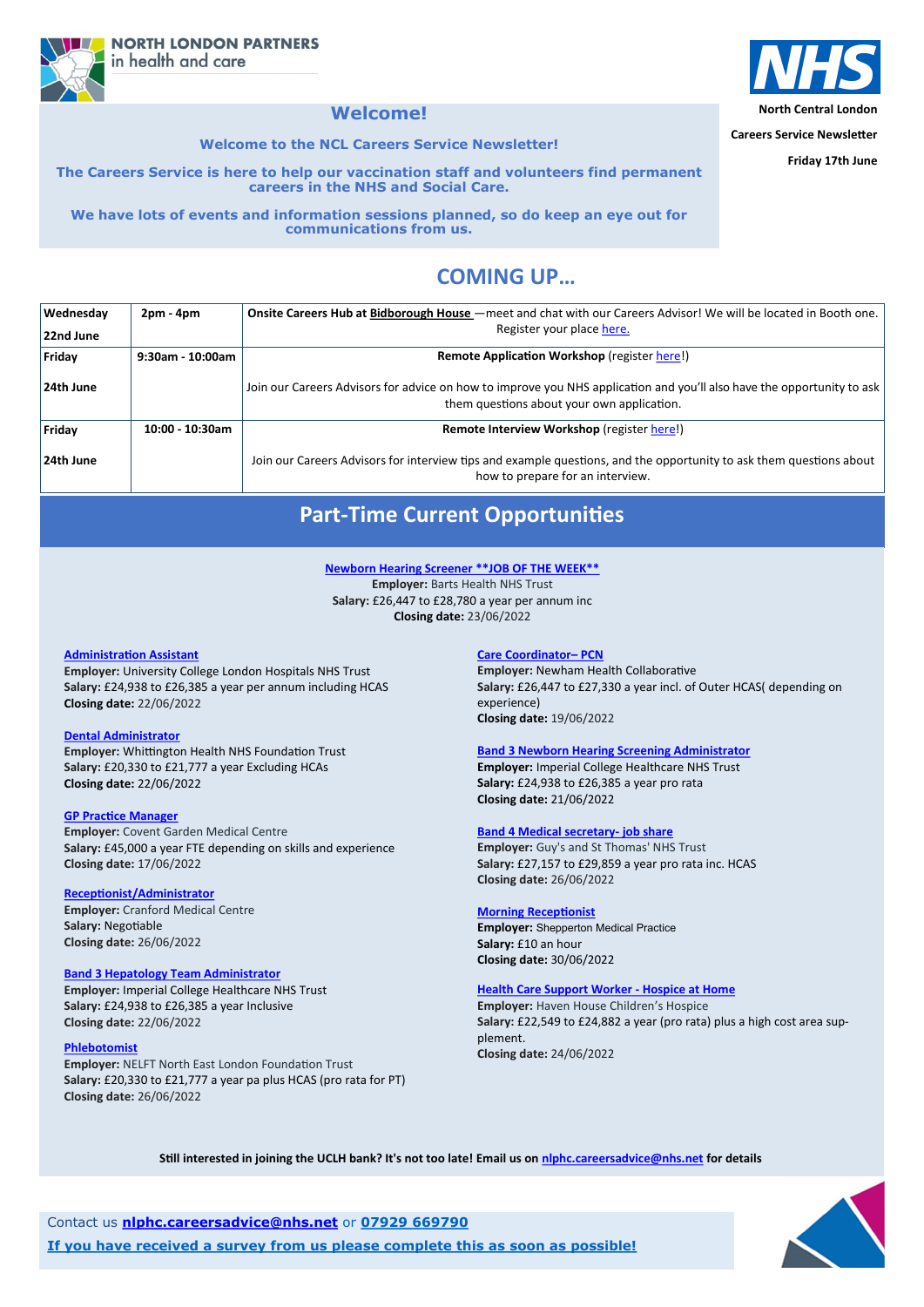



**Careers Service Newsletter**

**Friday 17th June**

Contact us **[nlphc.careersadvice@nhs.net](mailto:nlphc.careersadvice@nhs.net)** or **07929 669790**

**If you have received a survey from us please complete this as soon as possible!**



# **Full-Time Current Opportunities**

#### **[Band 4 Private Radiology Coordinator](https://www.healthjobsuk.com/job/UK/London/Barnet/Royal_Free_London_NHS_Foundation_Trust/Private_Patients_Division/Private_Patients_Division-v4248618?_ts=38332)**

**Employer:** Royal Free London NHS Foundation Trust **Salary:** £26,447 - £28,780 per annum inclusive of HCAS **Closing date:** 22/06/2022

#### **[Patient Liaison Officer](https://www.healthjobsuk.com/job/UK/London/London/University_College_London_Hospitals_NHS_Foundation_Trust/Nuclear_Medicine/Nuclear_Medicine-v4243649?_ts=41287)**

**Employer:** University College London Hospitals NHS Trust **Salary:** £27,157 - £29,859 Per annum including HCAS **Closing date:** 21/06/2022

#### **[Service Coordinator](https://www.healthjobsuk.com/job/UK/London/London/Great_Ormond_Street_Hospital_Children_NHS_Foundation_Trust/Neurology/Neurology-v4267906?_ts=45401)**

**Employer:** Great Ormond Street Hospital for Children NHS Trust **Salary:** £27,157 - £29,859 Per annum including HCAS **Closing date:** 20/06/2022

#### **[Junior Research Administrator](https://www.healthjobsuk.com/job/UK/London/London/Moorfields_Eye_Hospital_NHS_Foundation_Trust/Research_Administration/Research_Administration-v4271077?_ts=10973)**

**Employer:** Moorfields Eye Hospital NHS Foundation Trust **Salary:** £27,157 - £29,859 Per annum including HCAS **Closing date:** 21/06/2022

#### **[Diabetes Specialist Nurse Administrator](https://www.healthjobsuk.com/job/UK/London/London/Whittington_Health_NHS_Trust/Diabetes/Diabetes-v4228364?_ts=25849)**

**Employer:** Whittington Health NHS Foundation Trust **Salary:** £27,157 - £29,859 Per annum including HCAS **Closing date:** 27/06/2022

#### **Business Support Officer - [Innovation & Intelligent Automation](https://www.healthjobsuk.com/job/UK/London/Enfield/Royal_Free_London_NHS_Foundation_Trust/Business_Support_Officer_Innovation_Intelligent_Automation/Business_Support_Officer_Innovation_Intelligent_Automation-v4274944?_ts=76256)**

**Employer:** Royal Free London NHS Foundation Trust **Salary:** £37,152 - £43,994 per annum inclusive of HCAS **Closing date:** 22/06/2022

#### **[Senior Business Support Officer](https://www.healthjobsuk.com/job/UK/London/London/Great_Ormond_Street_Hospital_Children_NHS_Foundation_Trust/Administration_Digital_learning/Administration_Digital_learning-v4216871?_ts=36290)**

**Employer:** Great Ormond Street Hospital for Children NHS Trust **Salary:** £30,786 - £37,841 per annum inclusive pro rata **Closing date:** 19/06/2022

#### **[Project Manager](https://www.healthjobsuk.com/job/UK/West_Yorkshire/London/NHS_England_NHS_Improvement/Administration/Administration-v4235046?_ts=92190)**

**Employer:** NHS England and NHS Improvement **Salary:** £40,057 - £45,839 per annum **Closing date:** 19/06/2022

#### **[Service Manager–](https://www.healthjobsuk.com/job/UK/London/London/University_College_London_Hospitals_NHS_Foundation_Trust/Urology/Urology-v4281356?_ts=48772) Urology**

**Employer:** University College London Hospitals NHS Trust **Salary:** £38,768 - £46,124 Per annum including HCAS **Closing date:** 23/06/2022

#### **[Ophthalmic Care Assistant / Health Care Assistant](https://www.healthjobsuk.com/job/UK/London/London/Moorfields_Eye_Hospital_NHS_Foundation_Trust/Opthamology/Opthamology-v4280784?_ts=104803) - Ward Based**

**Employer:** Moorfields Eye Hospital NHS Foundation Trust **Salary:** £24,938 - £26,385 Per Annum, Including HCAS **Closing date:** 23/06/2022

#### **[Health Care Assistant](https://www.healthjobsuk.com/job/UK/London/London/Moorfields_Eye_Hospital_NHS_Foundation_Trust/Opthalmology/Opthalmology-v4154771?_ts=69799)**

**Employer:** Moorfields Eye Hospital NHS Foundation Trust **Salary:** £24,938 - £26,385 p.a. inc. **Closing date:** 26/06/2022

#### **[Maternity Support Worker](https://www.healthjobsuk.com/job/UK/London/London/North_Middlesex_University_Hospital_NHS_Trust/Maternity_Services/Maternity_Services-v4219830?_ts=80306)**

**Employer:** North Middlesex University Hospital NHS Trust **Salary:** £24,228 - £25,675 per annum inclusive **Closing date:** 21/06/2022

#### **[Band 3 Maternity Support Worker](https://www.healthjobsuk.com/job/UK/London/London/Imperial_College_Healthcare_NHS_Trust/Maternity_Support_Worker/Maternity_Support_Worker-v4282884?_ts=115920)**

**Employer:** Imperial College Healthcare NHS Trust **Salary:** £24,938 - £26,385 pa inc **Closing date:** 24/06/2022

#### **[Speech and Language Therapy & Dietetic Support Worker](https://www.healthjobsuk.com/job/UK/London/Barnet/Royal_Free_London_NHS_Foundation_Trust/Therapies/Therapies-v4244225?_ts=88377)**

**Employer:** Royal Free London NHS Foundation Trust **Salary:** £24,228 - £25,675 per annum pro rata inclusive of HCAS **Closing date:** 30/06/2022

#### **[Theatres Administrator](https://www.healthjobsuk.com/job/UK/London/London/University_College_London_Hospitals_NHS_Foundation_Trust/Adminstration/Adminstration-v4264586?_ts=18981)**

**Employer:** University College London Hospitals NHS Trust **Salary:** £27,157 - £29,859 Per annum including HCAS **Closing date:** 23/06/2022

**Still interested in joining the UCLH bank? It's not too late! Email us on [nlphc.careersadvice@nhs.net](mailto:nlphc.careersadvice@nhs.net) for details**

#### **Health Care Assistant- [Same Day Emergency Care \\*\\*JOB OF THE WEEK\\*\\*](https://www.healthjobsuk.com/job/UK/London/London/University_College_London_Hospitals_NHS_Foundation_Trust/SDEC/SDEC-v4292960?_ts=75689)**

**Employer:** University College London Hospitals NHS Foundation Trust **Salary:** £24,938 - £26,385 per annum inclusive **Closing date:** 28/06/2022 This is a role working under the supervision of the registered nursing and midwifery team and/or clinical leads. You will support them in the provision of a safe and caring environ-

ment.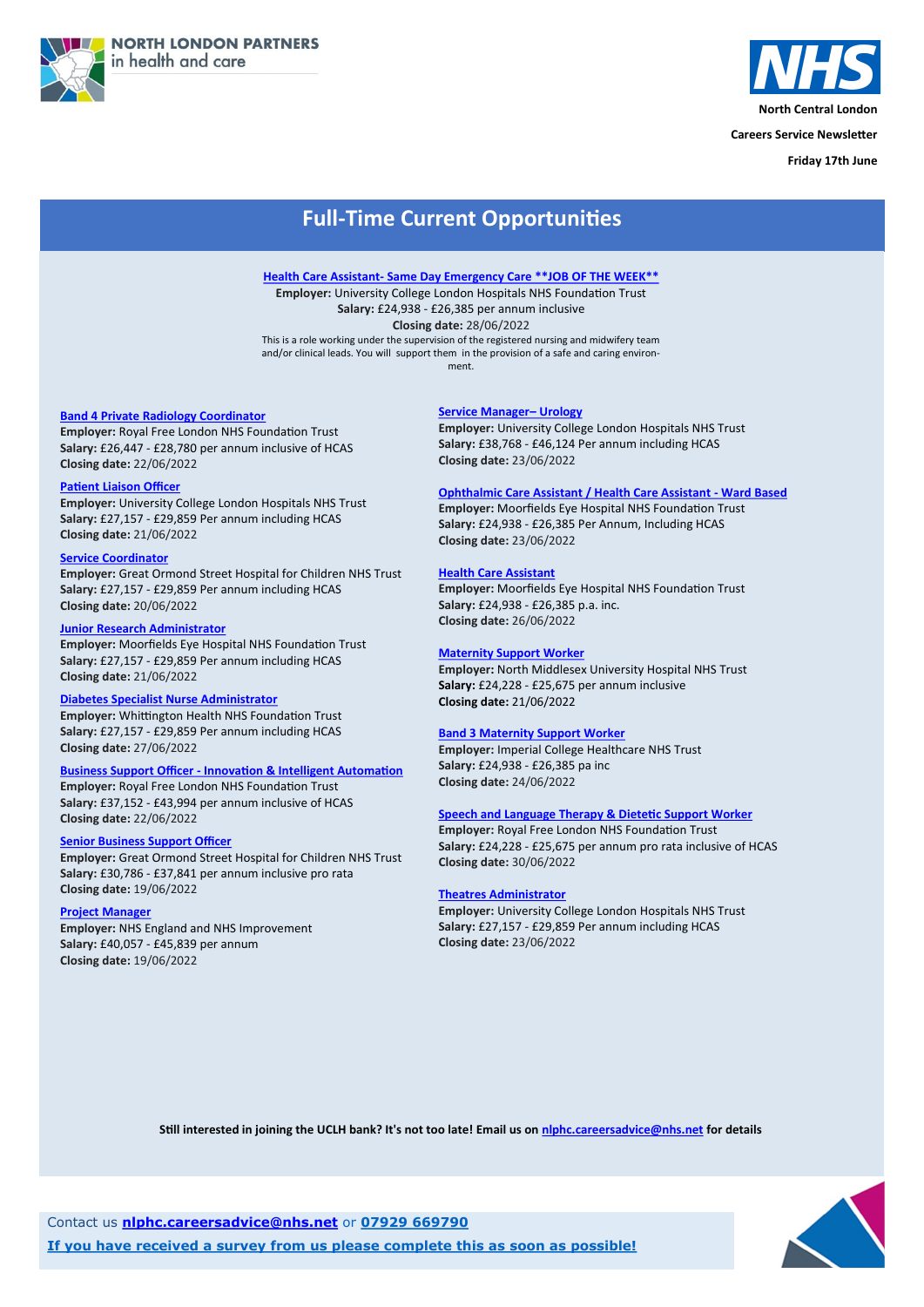



**Careers Service Newsletter**

**Friday 17th June**

Contact us **[nlphc.careersadvice@nhs.net](mailto:nlphc.careersadvice@nhs.net)** or **07929 669790**

**If you have received a survey from us please complete this as soon as possible!**



# **Apprenticeship Opportunities**

**[Apprentice Maternity Care Assistant](https://beta.jobs.nhs.uk/candidate/jobadvert/C9197-22-3859) Employer:** Lewisham and Greenwich NHS Trust

**Closing date:** 03/07/2022

#### **[Apprentice Cardiac Physiologist](https://beta.jobs.nhs.uk/candidate/jobadvert/C9200-22-8789)**

**Employer:** St George's Healthcare NHS Foundation Trust **Closing date:** 23/06/2022

#### **[Podiatry Apprenticeship](https://www.healthjobsuk.com/job/UK/London/Kidbrooke/Oxleas_NHS_Foundation_Trust/Podiatry/Podiatry-v4283266?_ts=320331)**

**Employer:** Oxleas NHS Foundation Trust **Closing date:** 01/07/2022

**[Apprentice in Mechanical Engineering](https://www.healthjobsuk.com/job/UK/London/London/Barts_Health_NHS_Trust/Engineering/Engineering-v4224903?_ts=324582) Employer:** Barts Health NHS Trust **Closing date:** 30/06/2022

#### **Pre-[Registration Pharmacy Technician \(Apprentice\)](https://www.jobs.nhs.uk/xi/vacancy/917259635)**

**Employer:** Royal Brompton and Harefield Hospitals, Part of Guy's and St Thomas' NHS Foundation Trust **Closing date:** 20/06/2022

#### **TIP OF THE WEEK!**

Do you have an interview coming up? Why not ask your friends or family members to role play a 'mock interview' to get you used to answering difficult questions on the spot. After doing this a few times, you will notice your confidence growing and



your answers will be much more concise. Don't forget practise makes perfect!

Our Careers Advisors also offer mock interview sessions– if you're interested in

booking one of these, please email us: **[nlphc.careersadvice@nhs.net](mailto:nlphc.careersadvice@nhs.net)**

**[Apprentice Operating Department Practitioner](https://www.healthjobsuk.com/job/UK/London/Harrow/London_North_West_University_Healthcare_NHS_Trust/Operating_Department_Practitioner_Apprenticeship/Operating_Department_Practitioner_Apprenticeship-v4291302?_ts=221748) - Theatres \*\*JOB [OF THE WEEK\\*\\*](https://www.healthjobsuk.com/job/UK/London/Harrow/London_North_West_University_Healthcare_NHS_Trust/Operating_Department_Practitioner_Apprenticeship/Operating_Department_Practitioner_Apprenticeship-v4291302?_ts=221748)**

**Employer:** London North West University Healthcare NHS Trust **Closing date:** 04/07/2022 **Would you like to develop your career and become a registered professional as an Operating Department Practitioner? (ODP)**

**LNWUH Operating Theatres are recruiting colleagues to start a Degree Operating Department Practitioner Apprenticeship programme in partnership with the University of West London (UWL).**

**Alternatively, if you are not a Healthcare Support Worker but you are looking for a totally new career and would like to develop your skills to become an ODP this could be an excellent opportunity for you to be funded and study.**

> **Are you looking to study Nursing this year? Why not apply for a Nursing degree apprenticeship and get paid whilst you study! You can find the currently available Nursing apprenticeships below:**

#### **[DIRECT REGISTERED NURSING DEGREE \(RND\)](https://www.healthjobsuk.com/job/UK/London/Community_Services/East_London_NHS_Foundation_Trust/Mental_Health/Mental_Health-v4293169?_ts=229836)**

**Employer:** East London NHS Foundation Trust **Closing date:** 03/07/2022

#### **[DIRECT REGISTERED NURSING DEGREE \(RND\) SPONSORSHIP](https://www.healthjobsuk.com/job/UK/London/Community_Services/East_London_NHS_Foundation_Trust/Community_Services/Community_Services-v4293614?_ts=236212)**

**Employer:** East London NHS Foundation Trust **Closing date:** 27/06/2022

#### **[Apprentice Nursing Associate](https://www.healthjobsuk.com/job/UK/London/London/Lewisham_Greenwich_NHS_Trust/Corporate_Nursing/Corporate_Nursing-v4294112?_ts=242083)**

**Employer:** Lewisham and Greenwich NHS Trust **Closing date:** 03/07/2022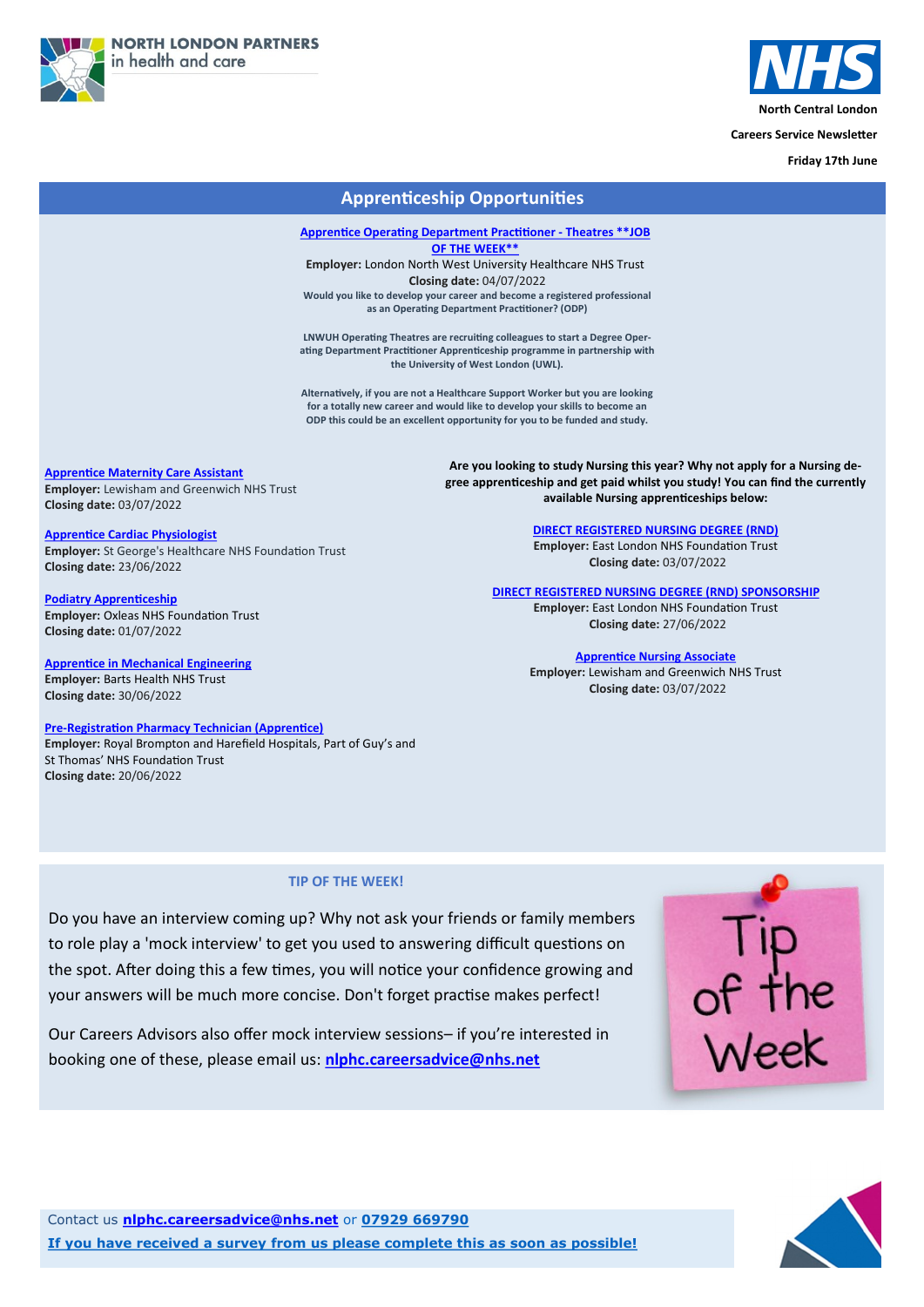



**Friday 17th June**

Contact us **[nlphc.careersadvice@nhs.net](mailto:nlphc.careersadvice@nhs.net)** or **07929 669790**

**If you have received a survey from us please complete this as soon as possible!**



# **BOOK REMOTE APPOINTMENTS WITH OUR CAREERS ADVISORS**



**Book a Careers Advice session with….**

**[Moneeba](https://calendly.com/nlphc-careersadvice/careers-advice-session-moneeba)**



**Book an appt or find her in booth one at Bidborough House on Tuesdays. These booking links are updated weekly - if there is no availability, check back soon.**

**Book a Careers Advice session with….**

**[Fay](https://calendly.com/nlphc-careersadvice/careers-advice-session-fay)**

# **CV WORKSHOP WITH OUR CAREERS ADVISORS**



**Our Careers Advisors will be hosting a remote CV workshop to help you prepare the most effective and impactful CV possible for any roles you may want to apply for. If you're interested in booking a space, please click the link below:** 

**[CV Workshop](https://calendly.com/nlphc-careersadvice/cv-workshop)**